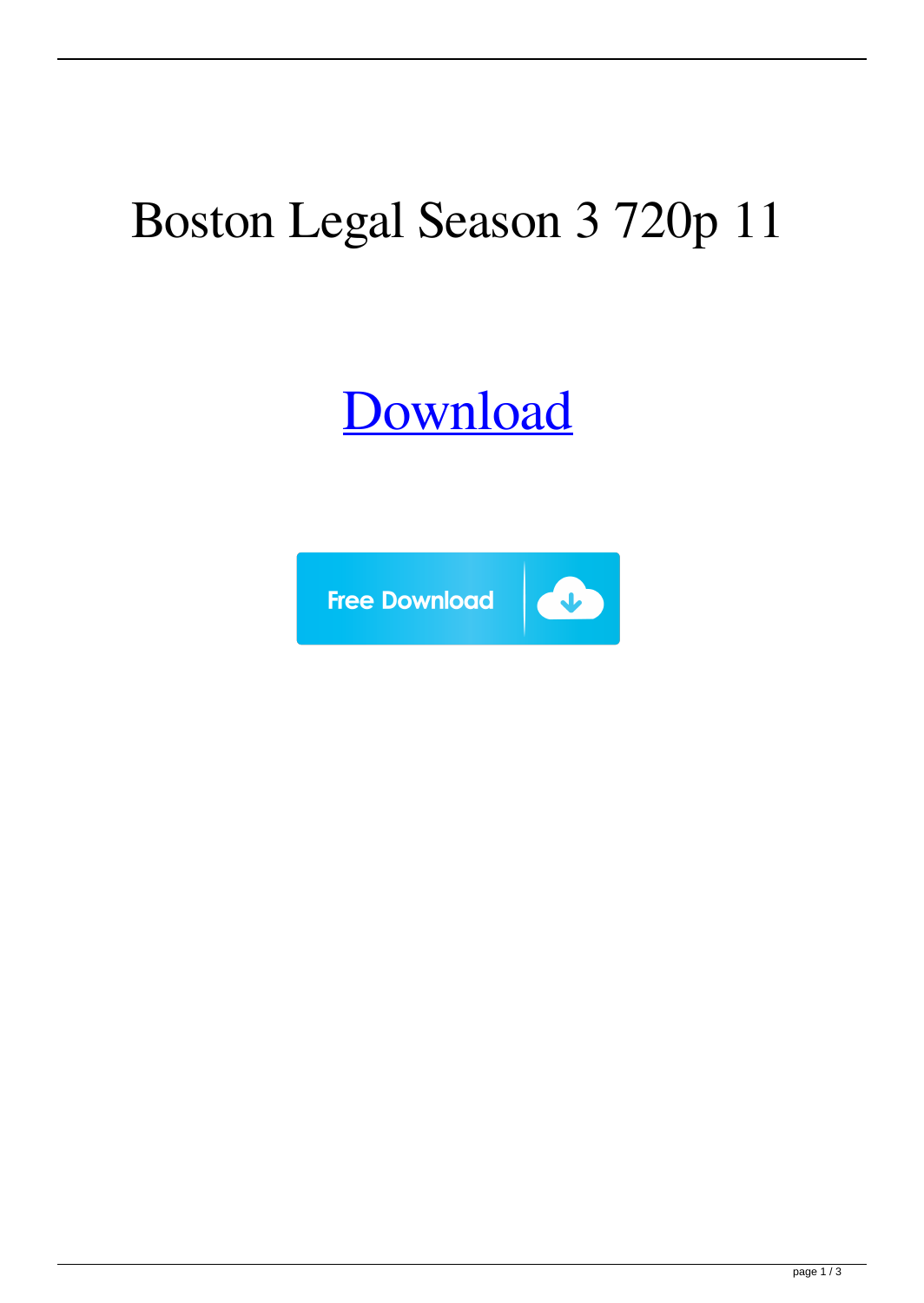how to watch boston legal season 3 online boston legal season 3 on youtube boston legal season 3 season 3 dub boston legal season 3 season 3 xbox boston legal season 3 720p how to watch boston legal season 3 online Category:2000s American legal television series Category:2009 American television series debuts Category:2010 American television series endings Category:American television spin-offs Category:Television shows set in Boston Category:Peabody Award-winning television programsRight-wing journalists can be obsessive over "evidence" of corruption by those in charge of the federal government, of which the Trump administration is no exception. On Wednesday morning, Fox News host Pete Hegseth aired a clip from MSNBC's Morning Joe in which Joe Scarborough and Mika Brzezinski argued that the Trump administration was holding back on providing some information about the deadly attack on an American diplomatic outpost in Benghazi, Libya, that resulted in the death of four Americans. Scarborough asked Hegseth to react to the reason the administration had provided information about the attack just a day before. "Why did the Obama administration hold back the documents about Benghazi?" Scarborough asked Hegseth, referring to the fact that four Americans died in the attack on the Benghazi consulate. "They didn't wait one day to release the documents. There was lots of evidence that the Obama administration was hiding it because they knew it was bad for their presidency." Hegseth agreed that there was a lot of evidence that suggested the Obama administration withheld information about the attack. But, as with all of the other investigations into Trump's administration, Hegseth went further than Scarborough in his consideration of the attack in Libya and the Obama administration's response. He suggested there was evidence that the Obama administration had covered up the attack. Hegseth cited Fox News reporting on a State Department email from Clinton's aide, Huma Abedin, that appeared to show that the State Department had been aware of the attack in Benghazi for more than an hour, but was not told about it until after the attacks began. "You could see the State Department was already aware of the attack," Hegseth said. "She also took a call from Mrs. Clinton with the situation and the attack was still going on." Scarborough, Brzezinski,